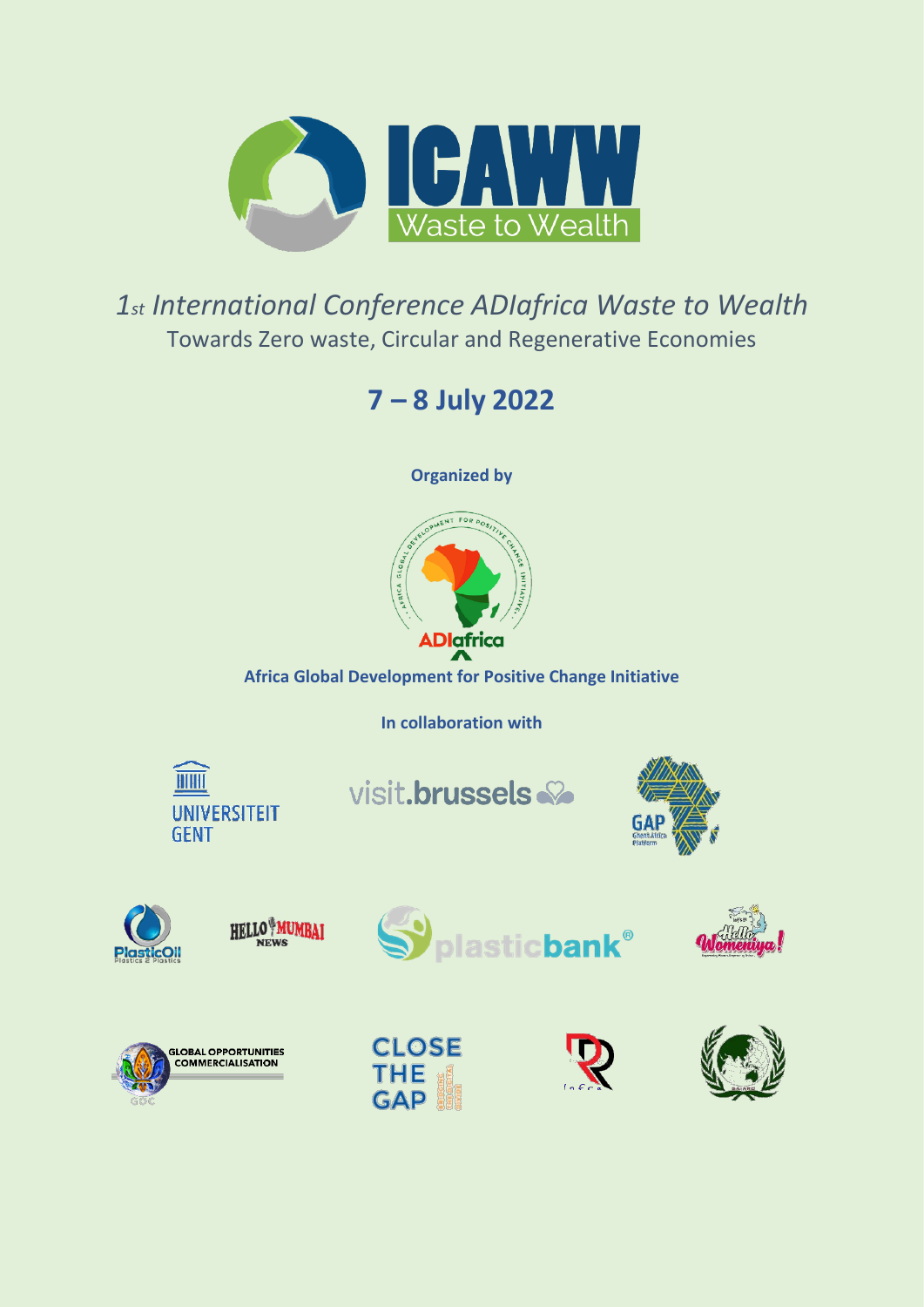# The conference

# Mission and Vision

ICAWW series of International Conferences aims at addressing all major topics of transforming exhausted utilities into valuable commodities through efficient waste management. Generating wealth from waste has been recognized as a major challenge for all international organizations, for all countries in the globe, their governments, and their respective organizations. Moreover, this series of conferences aims at addressing in depth all issues and challenges in the application of circular economy and sustainability model in the world economy. These conferences are planned to create an international platform for fostering discussions in depth between experts, academics, practitioners, industries as well as policy makers in the field of efficient waste management and transformation to wealth via innovative waste-to-wealth industrial frameworks towards zero waste solutions and moreover, to contribute in depth in the discussions of circular economy and sustainability models realization.

The 2022 ICAWW International Conference from Waste to Wealth is targeted to become the premier forum for the presentation of technological advances, research results, new products, projects, and policies as well as successful case studies for transforming waste to wealth and developing sustainable circular economy worldwide.

The aim is to create synergy between academy, business, and policymaking in the field of turning waste into wealth. Representatives of businesses and organizations, engineers and scientists from industry, government and policy makers, academia professors, researchers and students who want to report novel scientific results, case studies, good practices, technological and commercial products advancements in the multidisciplinary areas of waste to wealth developments, circular economy and sustainability progresses are invited to attend the ICAWW Conference and interact with major worldwide experts.

## **Topics**

- 1. Advances, new solutions and challenges in the management of Liquid waste, Solid Waste, Organic Waste, Recyclable Waste and hazardous Waste.
- 2. Research and policy making advances and challenges regarding UNEP Eight Issues of Concern for Chemicals and Waste Management.
- 3. Current issues in Circular Economy and Sustainability
- 4. The Circular Economy: An Interdisciplinary Exploration of the Concept and Application in a Global Context.
- 5. Review of the circular economy concept and the expected transition to a balanced interplay of environmental and economic systems.
- 6. Closed-loop production systems sustainable supply chain approaches
- 7. How circular is the global economy? Proposed Metrics and Assessment of material flows, Ewaste flows, waste production, and recycling in the European Union and the world
- 8. Effectiveness of the policy of circular economy in the world, overview of the progress and challenges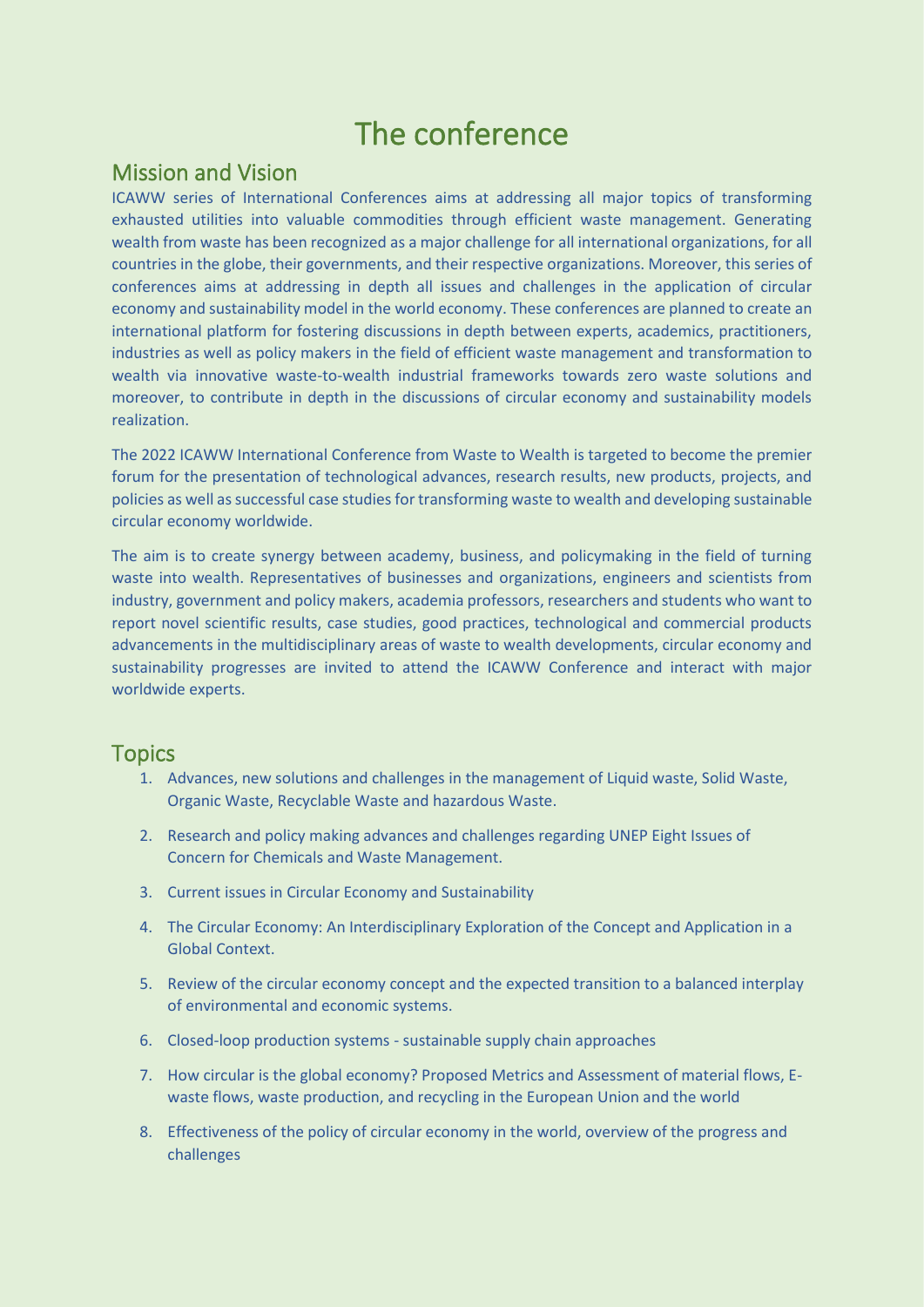- 9. 5R framework application in waste management: Reduce, Reuse, Recycle, Refuse and Respond. Engineering and policy making challenges and roadmap
- 10. Green chemistry, catalysis, and valorization of waste biomass.
- 11. Current options for the valorization of food manufacturing waste
- 12. Sustainability and in situ monitoring in battery and critical products development.
- 13. New perspectives in Waste biorefinery models towards sustainable circular bio-economy
- 14. Bio-derived materials as a green route for critical metal recovery and re-use.
- 15. Recovery and recycling of lithium and other critical materials
- 16. Overview and description of technologies for recovering important in production chemical substances from wastewater.
- 17. Product services for a resource-efficient and circular economy
- 18. Creating integrated business and environmental value within the context of circular economy and ecological modernization.
- 19. New Business models for circular economy, Product design and business model strategies for a circular economy.
- 20. Efficient Waste management and transformation to wealth engineering solutions and challenges.
- 21. Efficient Waste management and challenges for policy making.
- 22. Innovative industrial level waste transformations into wealth and their applications.
- 23. Value Based Recoveries from Waste Streams and Interdisciplinary Focusing on Waste to Wealth.
- 24. Integration of climate change and circular economy.

The above subtopics are indicative. The participants could also prepare presentations in close or interdisciplinary areas.

In the frame of the conference there will be:

- 1. Keynote speakers from the world of academia, business and policy making
- 2. Plenary Paper presentation of academic research
- 3. Poster presentations of academic research
- 4. Plenary video or powerpoint presentations of innovative businesses and organizations
- 5. Panel discussion between representatives of academia, business, and policy making

# The Keynote Speakers and Panel Members

Keynote speakers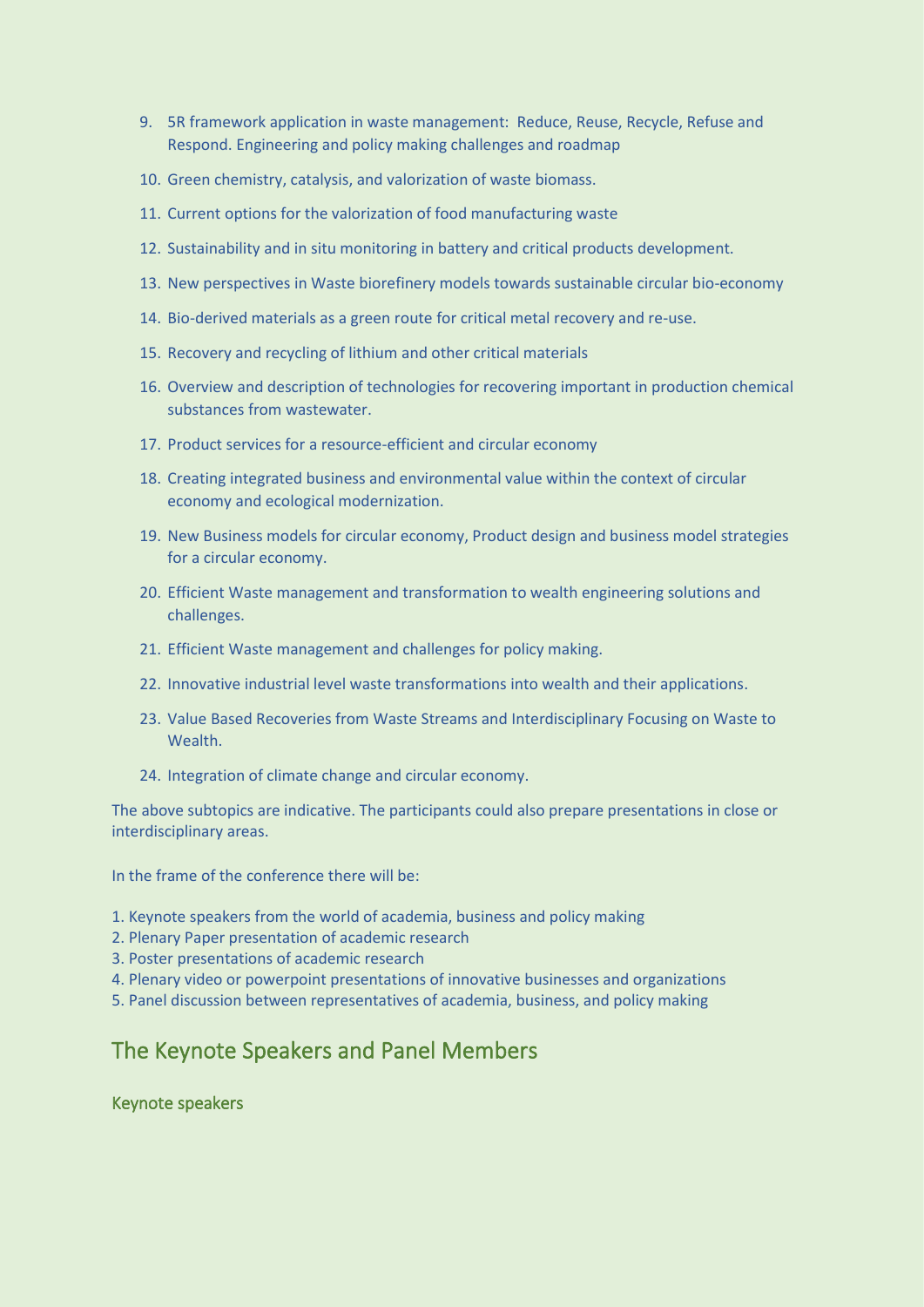

Opening of the conference by Dr Prince Dan Mbachi, International President ADIafrica, Nigeria.



Mr. Alexander Mangwiro, Regional Coordinator, Chemicals, Waste and Air Quality, UNEP, Kenya.

Topic: (coming soon)



Mrs. Anja Carron, President & Founder THEIA International and Global Chairperson for Circular Economy, President and Founder, Germany.

Topic: Back to the Future: When Tradition turns into Innovation and vice versa.



Mr. Patrick Janssen, DungDung and Hairrecyle, Founder, Belgium.

Topic: The Many Opportunities of Hair Recycling.



Mr. Kimmo Kontuniemi, PlasticOil, Chief Business Development Officer, Finland. Topic: Chemical Recycling of Plastic Waste: Accelerates Circular Economy.



Dr. Peter Nitschke, Director for Community Partnerships, Plastic Bank, Canada Topic: Preventing Ocean Plastic by Reducing Poverty.



Mr. Marnick Vanlee, Close the Gap, Senior Project Manager, Belgium.

Topic: Refurbishment and reuse of ICT hardware to Bridge the Digital Divide.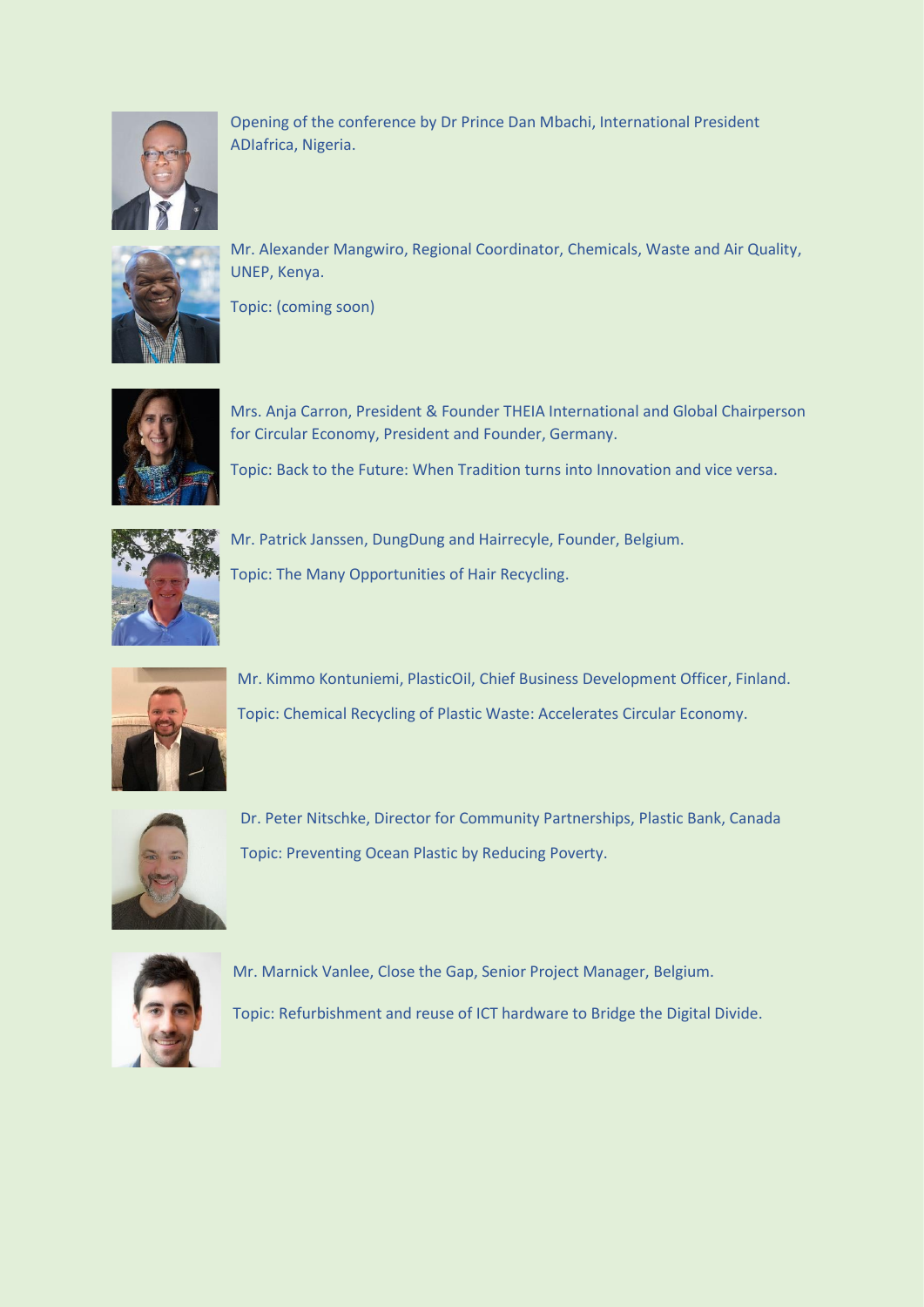

Prof. Subhash Tripathi, Associate Director-Research, GLA University, India.

Topic: Advances, New Solutions and Challenges in the Management of Liquid Waste, Solid Waste, Organic Waste, Recyclable Waste and Hazardous Waste.



Prof. Reis Mulita, Director of Projects Office and Internationalisation, CIT university, Tirane, Albania.

Topic: Circular Economy.



Dr. Enriko Ceko, Head of Business Administration & IT Department, CIT university, Tirane, Albania.

Topic: Waste Management in the Balkans.

Panel



Dr. Chris Sotiropoulos, Global Opportunities Commercialisation, Founder and CEO, Australia



Ms. Ingrid Rostad, Co- facilitator of NGO major group in United Nations Environment Programme (UNEP), a policy advisor in Norwegian forum for development and environment, Norway.



Prof. Dimitrios Karras, National & Kapodistrian University of Athens (NKUA), School of Science, Associate Professor, Greece.



Dr. Neyara Radwan, Mechanical Dept., Faculty of Engineering, Suez Canal University, Egypt & King Abdulaziz University, Saudi Arabia.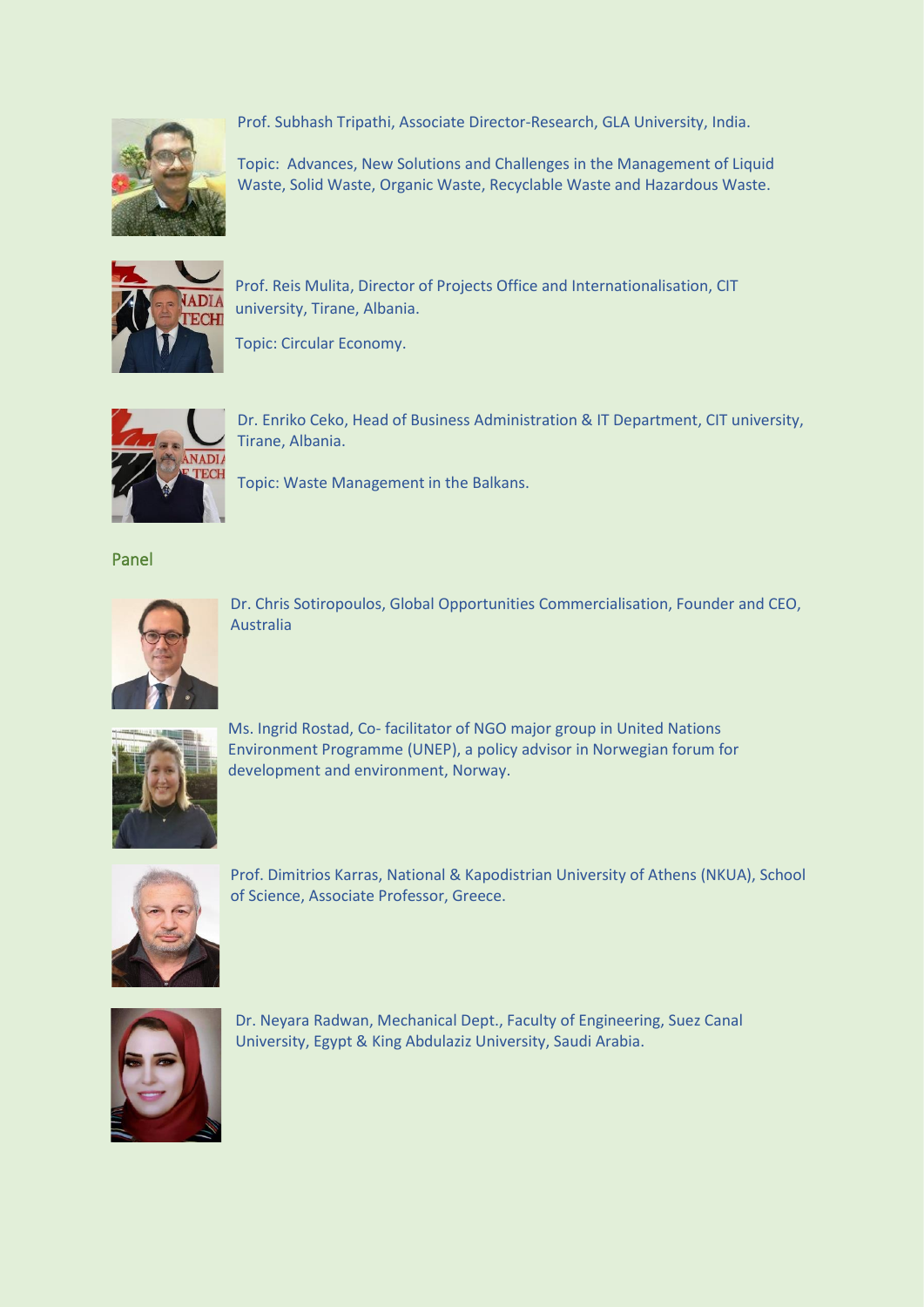Mr. Muhammad Shafique, Chairman Wespak Welfare Trust (WWT), Pakistan.



# The Organizing and Advisory International Committee Members

Mrs. Aisha Karanja, Back to Basics, Founder and CEO, Kenya.

- Prof. Anita Freimann, J. J. Strossmayer University of Osijek, Faculty of Economics in Osijek, Croatia Prof. Annelies Verdoolaege, Ghent University, Department of African Languages and Cultures, Belgium.
- Dr. Biswajit Roy Chowdhury, South Asian Institute for Advance Research & Development (SAIARD), Founder Chairman, India.
- Dr. Chris Sotiropoulos, Global Opportunities Commercialisation, Founder and CEO, Australia.
- Mr. Dann Taneo Diez, Sustainable Energy and Enterprise Development for Communities Inc, Philippine Executive Director, Philippines.
- Prof. Dimitrios Karras, National & Kapodistrian University of Athens (NKUA), School of Science, Greece.
- Mr. James Jeong, IPYG, Deputy director Of IPYG Busan branch, South Korea.
- Prof. emeritus Jan Degadt, KULeuven, Faculty of Economics and Business, Belgium.
- Prof. Jelena Lonska, Rezekne Academy of Technologies, Latvia.
- Mr. Kimmo Kontuniemi, PlasticOil, Chief Business Development Officer, Finland.
- Dr. Khawla Al-Muhannadi, Environment Friends Society, President, Bahrain.
- Mrs. Lubna Dawany, Family Development Association and Euromed for Rights, Attorney at Law, Jordan.
- Prof. Neyara Radwan, Mechanical Dept., Faculty of Engineering, Suez Canal University, Egypt & King Abdulaziz University, Saudi Arabia.
- Mr. Marnick Vanlee, Close the Gap, Senior Project Manager, Belgium.
- Prof. Muthmainnah, Universitas Al Asyariah Mandar in West Sulawesi, Indonesia
- Mr. Paolo Zaramella, Studio Centro Veneto, Certified Management Consultant, Italy.
- Dr. Peter Nitschke, Plastic Bank, Director for Community Partnerships, Canada
- Dr. Ria Aerts, GOC and ADIafrica, Director International Entrepreneurship, sustainability and
- empowerment and Director International Affairs Think Tank team ADIafrica, Australia.
- Dr. Sanjay Kumar Bathar, Wave of Kindness, Founder and Medical Doctor, Pakistan.
- Prof. Subhash Tripathi, Associate Director-Research, GLA University, India.
- Mr. Sidi Rana Menggala, ADIafrica, Director of Agriculture, Belgium.
- Dr. Vera Komarova, Daugavpils University, leading senior researcher, Latvia.

### Academic Research papers

All papers and reports will be peer reviewed by the international committee. Well defined Novelty and Contribution in the fields of the conference will be the primary criteria for acceptance of the intended submissions.

All accepted and presented papers and case studies/project reports will be published as extended abstracts in the conference proceedings with ISBN Number and will be permanently online in the ICAWW conferences website. ISBN conference proceedings with abstracts and extended abstracts will be indexed by Google scholar.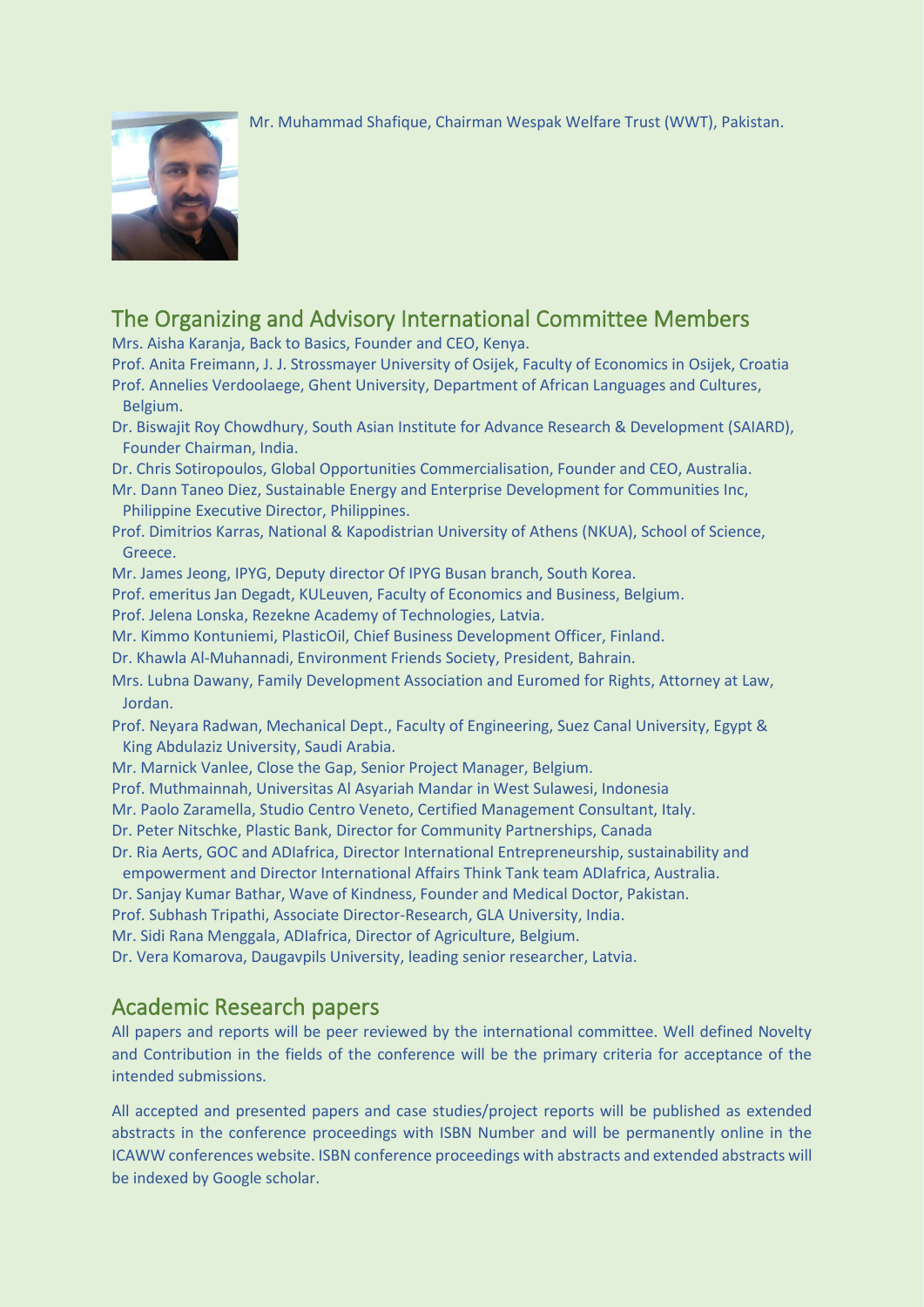After the conference the authors of only registered and presented papers will have the opportunity to submit their corresponding full paper for publication at **IOP Conference Series: Earth and Environmental Science (IOP EES,** [\(https://iopscience.iop.org/journal/1755-1315\)](https://iopscience.iop.org/journal/1755-1315), **indexed in SCOPUS and Web of Science,** 

<https://publishingsupport.iopscience.iop.org/questions/proceedings-are-abstracted-in/> ) after undergoing a fast and extra peer-reviewing process. In addition, Extended versions, at least 50% different in content, of the latter full paper submitted for publication at IOP EES could be submitted to the planned special issues too in journals, including SCOPUS/SCIE journals.

The following list of special issues will be updated shortly.

- 1) Special issues: Advances in Material Research For Zero Waste And Circular Economy, in the journals KEM/MSF/SSP/DDF/AMR/AMM/EI/AEF (KEM/MSF/SSP/DDF – SCOPUS/SCIE journals 70 EUR/paper publication fee, AMR/AMM/EI/AEF – free of charge online publication) https://www.scientific.net/
- 2) Special Issue: Advances in Waste to Wealth Engineering and Management Sustainable Developments towards Circular Economy, <https://spast.org/ojspath/announcement/view/18> , journal Sustainable Solutions and Society[, https://www.spast.org/index.php/ojspath/index](https://www.spast.org/index.php/ojspath/index)
- 3) Papers minimum 13 pages and over will be considered for publication in the Social Sciences Bulletin. More information can be found here [https://old.du.lv/en/research/scientific](https://old.du.lv/en/research/scientific-periodicals/social-sciences-bulletin/)[periodicals/social-sciences-bulletin/](https://old.du.lv/en/research/scientific-periodicals/social-sciences-bulletin/)

CONTRIBUTIONS SUBMISSION GUIDELINES can be found on our website www.adiafricadev.org. Papers should be maximum 20 pages and presentations maximum 15 min. SUBMISSION LINK for papers: [https://conferences.uoa.gr/e/ICAWW.](https://conferences.uoa.gr/e/ICAWW)

## Timetables and Deadlines

- **30 JUNE, 2022:** Short abstract (500 words) of paper and full videos of businesses.
- **Before 3 JULY, 2022:** Notification of Acceptance for inclusion in the book of extended abstracts and permanent presence in the conference website
- **10 AUGUST, 2022:** Extended Abstracts (minimum, 1500 words and max 2500 words) Submission Deadline for inclusion in the conference proceedings with ISBN Number and being permanently online in the ICAWW conferences website
- **10 AUGUST, 2022:** Full papers Submission deadline, of the registered and presented only at the conference papers for possible publication at IOP EES conference proceedings as well as at several journal special issues planned after peer reviewing.
- **10 SEPTEMBER 2022:** Notification of Acceptance of full papers
- **30 SEPTEMBER 2022:** Camera Ready Full Papers submission deadline for IOP EES and journal special issues for after conference publications

# Awards

Award for the best paper presentation: 500 euros Award for best business video or presentation: 500 euros

# Conference Schedule

We will provide you with actual and more detailed information about the timetable (especially about the timing of your presentation) via e-mail and, of course, before your arrival.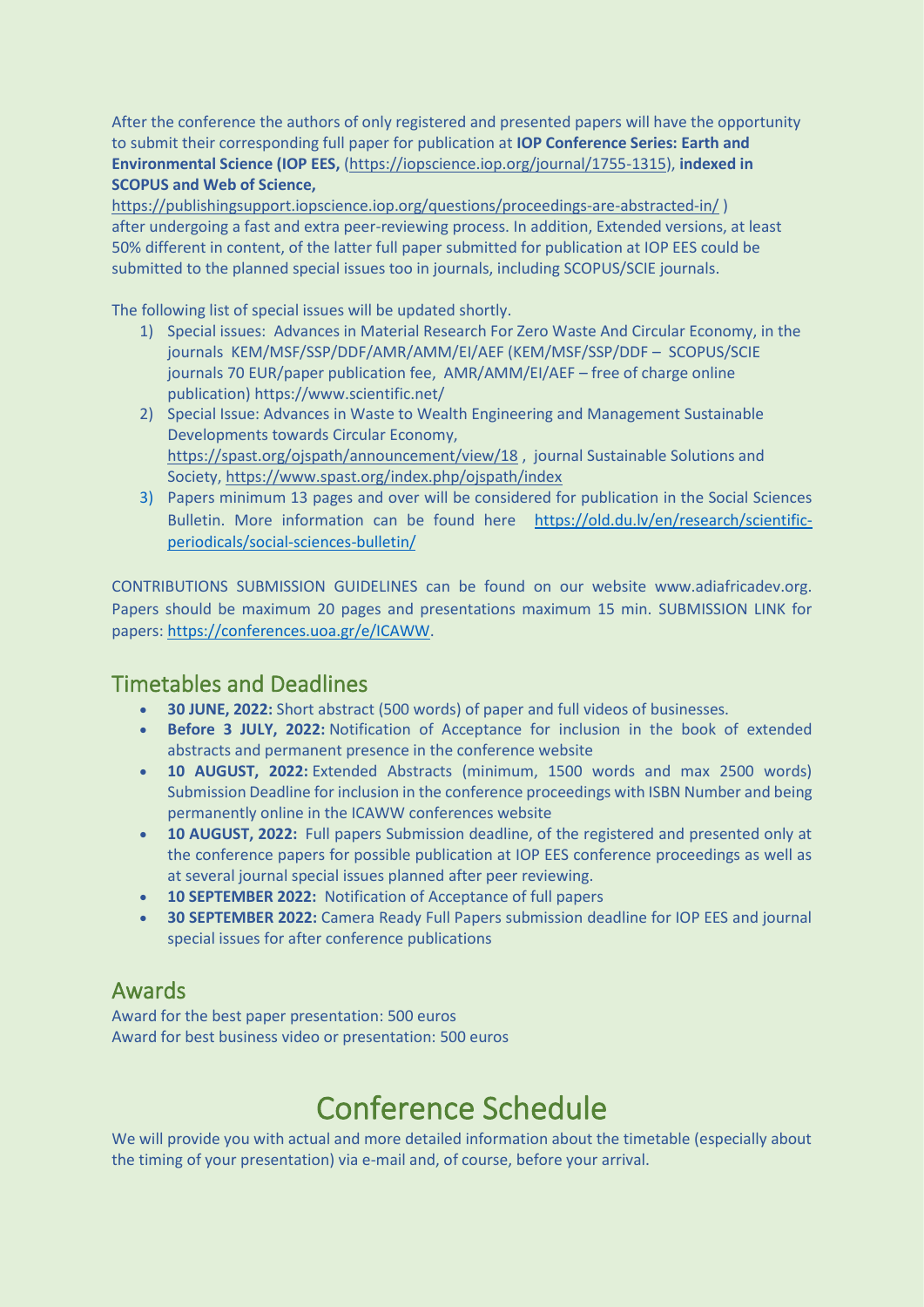# Thursday 7 July 2022

#### 8.30 am: Registration

#### 9.00am: Keynote speakers

- *Opening of the conference by Dr Prince Dan Mbachi, International President ADIafrica, Nigeria.*
- *Mr. Alexander Mangwiro, Regional Coordinator, Chemicals, Waste and Air Quality, UNEP, Kenya. Topic: (coming soon)*

#### 10.00am: Coffee

10.30am: Keynote speakers

- *Mr. Marnick Vanlee, Close the Gap, Senior Project Manager, Belgium. Topic: Refurbishment and reuse of ICT hardware to Bridge the Digital Divide.*
- *Prof. Reis Mulita, Director of Projects Office and Internationalisation, CIT university, Tirane, Albania. Topic: Circular Economy.*
- *Dr. Peter Nitschke, Director for Community Partnerships, Plastic Bank, Canada. Topic: Preventing Ocean Plastic by Reducing Poverty.*

#### 12.00pm: Break

1.00pm: Paper presentations (academic) with after every paper a 5 min company or organization presentation via video or powerpoint.

3.00pm: Coffee

3.30pm: Paper presentations (academic) with after every paper a short 5 min company or organization presentation via video or powerpoint

5.00pm: Highlights and summary of first day.

5.30pm: End of first day.

# Friday 8 July 2022

8.30am: Registration

9.00am: Keynote speakers

- *Mrs. Anja Carron, President & Founder THEIA International and Global Chairperson for Circular Economy, President and Founder, Germany. Topic: Back to the Future: When Tradition turns into Innovation and vice versa.*
- *Mr. Patrick Janssen, DungDung and Hairrecyle, Founder, Belgium. Topic: The Many Opportunities of Hair Recycling.*

10.00am: Coffee

10.30am: Keynote speakers

• *Dr. Enriko Ceko, Head of Business Administration & IT Department, CIT university, Tirane, Albania. Topic: Waste Management in the Balkans.*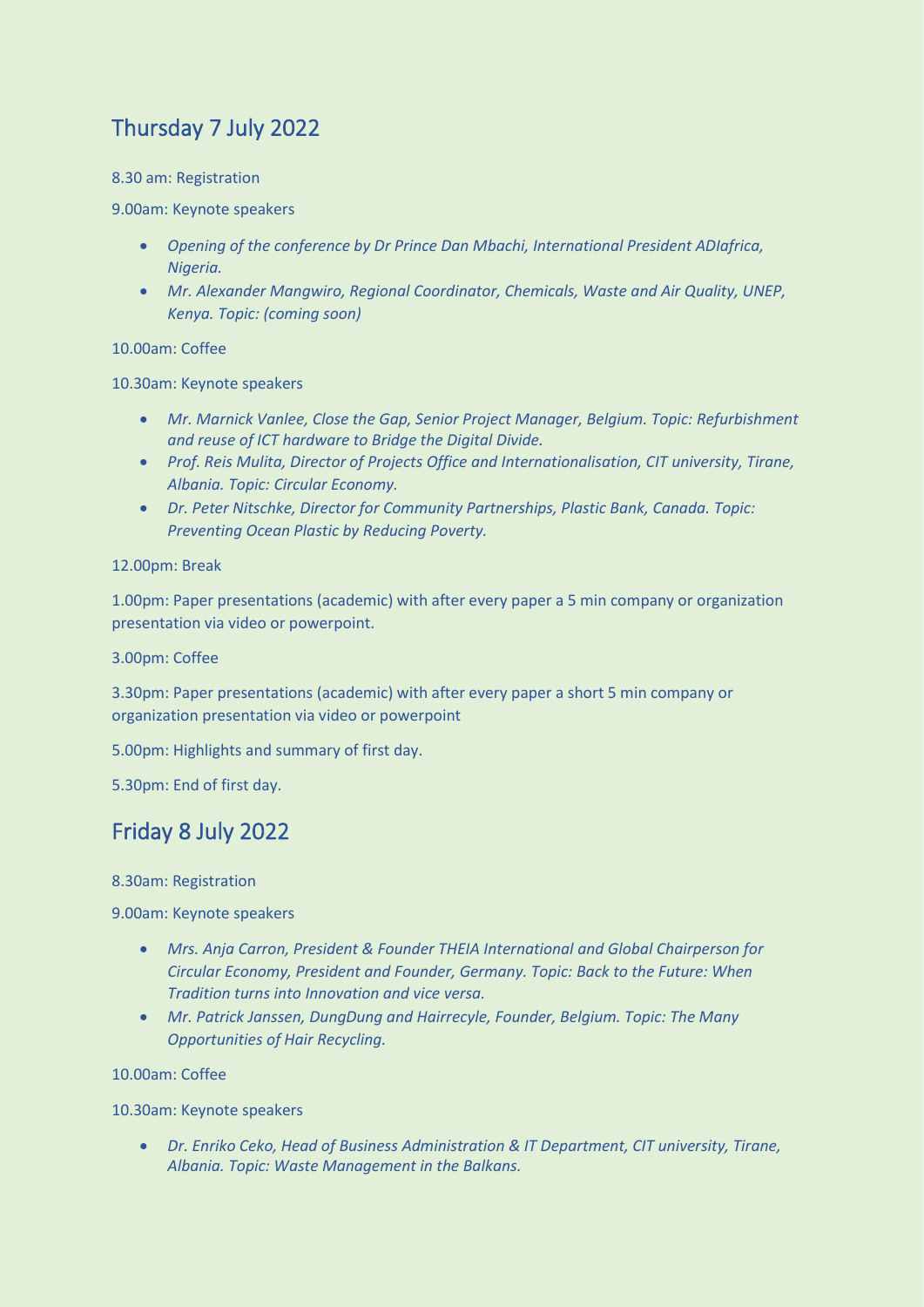- *Mr. Kimmo Kontuniemi, PlasticOil, Chief Business Development Officer, Finland. Topic: Chemical Recycling of Plastic Waste: Accelerates Circular Economy.*
- *Prof. Subhash Tripathi, Associate Director-Research, GLA University, India. Topic: Advances, New Solutions and Challenges in the Management of Liquid Waste, Solid Waste, Organic Waste, Recyclable Waste and Hazardous Waste.*

12.00pm: Break

1.00pm: Panel discussion with

- *Dr. Chris Sotiropoulos, Global Opportunities Commercialisation, Founder and CEO, Australia*
- *Ms. Ingrid Rostad, Co- facilitator of NGO major group in United Nations Environment Programme (UNEP), a policy advisor in Norwegian forum for development and environment, Norway.*
- *Prof. Dimitrios Karras, National & Kapodistrian University of Athens (NKUA), School of Science, Associate Professor, Greece.*
- *Dr. Neyara Radwan, Mechanical Dept., Faculty of Engineering, Suez Canal University, Egypt & King Abdulaziz University, Saudi Arabia.*

#### 3.00: Coffee

3.30pm: Paper presentations (academic) with after every paper a short 5 to 10 min company or organization presentation.

5.00pm: Award presentations.

5.30: Farewell and till next year.

## Conference fees

There are two ways to participate in the conference: in-person or virtual.

#### Virtual conference fees for 2 days

| <b>Virtual participation</b> |           |                    |
|------------------------------|-----------|--------------------|
|                              | No Member | Member             |
| Students*                    | 150€      | 135 $\epsilon$     |
| Participants                 | 250€      | $225 \text{ } \in$ |
| <b>Government officials</b>  | 800€      | 720 €              |

\* Submit Student card when registering

Participants who are a member of ADIafrica receive a 10% discount.

Participants who have registered and paid the full fee for the virtual conference are entitled to:

- Full participation in the conference
- Conference documentation
- Digital copy of the proceedings
- Video of the main conference presentations
- Possibility to present a paper
- Admission to the best paper award competition 500 euro

Virtual conference fees for 1 day